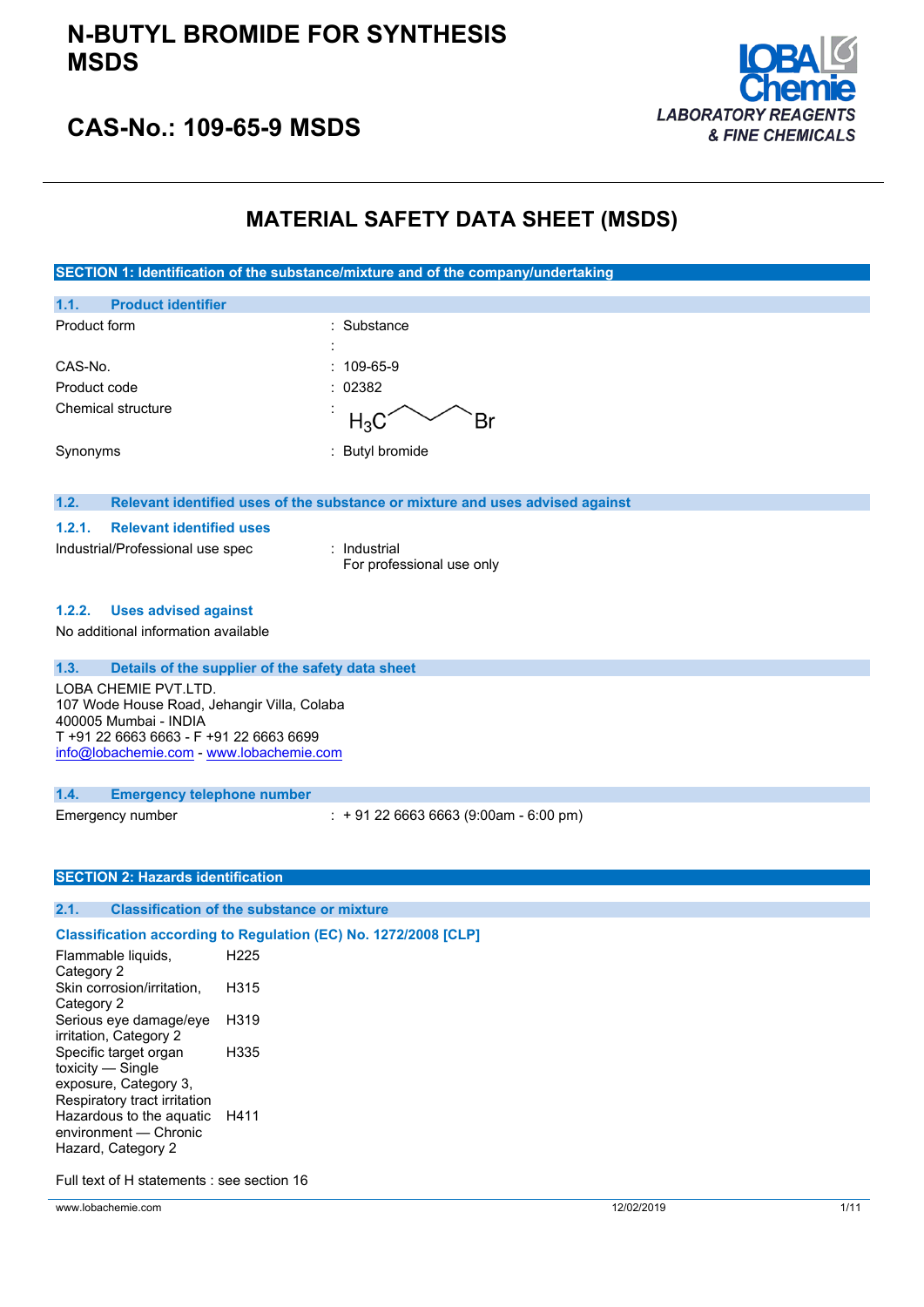Safety Data Sheet

#### **Classification according to Directive 67/548/EEC [DSD] or 1999/45/EC [DPD]**

F; R11 Xi; R36 Xi; R37 Xi; R38 N; R51/53 Full text of R-phrases: see section 16

### **Adverse physicochemical, human health and environmental effects** No additional information available

| 2.2.<br><b>Label elements</b>                              |                                                                                                                                                                                                                                                                                                                                                                    |
|------------------------------------------------------------|--------------------------------------------------------------------------------------------------------------------------------------------------------------------------------------------------------------------------------------------------------------------------------------------------------------------------------------------------------------------|
| Labelling according to Regulation (EC) No. 1272/2008 [CLP] |                                                                                                                                                                                                                                                                                                                                                                    |
| Hazard pictograms (CLP)                                    |                                                                                                                                                                                                                                                                                                                                                                    |
|                                                            | GHS02<br>GHS07<br>GHS09                                                                                                                                                                                                                                                                                                                                            |
| Signal word (CLP)                                          | : Danger                                                                                                                                                                                                                                                                                                                                                           |
| Hazard statements (CLP)                                    | $\therefore$ H225 - Highly flammable liquid and vapour.<br>H315 - Causes skin irritation.<br>H319 - Causes serious eye irritation.<br>H335 - May cause respiratory irritation.<br>H411 - Toxic to aguatic life with long lasting effects.                                                                                                                          |
| Precautionary statements (CLP)                             | : P210 - Keep away from heat, hot surfaces, sparks, open flames and other ignition<br>sources. No smoking.<br>P261 - Avoid breathing vapours, dust, fume, gas.<br>P273 - Avoid release to the environment.<br>P305+P351+P338 - IF IN EYES: Rinse cautiously with water for several minutes.<br>Remove contact lenses, if present and easy to do. Continue rinsing. |

### **2.3. Other hazards**

No additional information available

|         | <b>SECTION 3: Composition/information on ingredients</b> |  |  |  |
|---------|----------------------------------------------------------|--|--|--|
|         |                                                          |  |  |  |
| 3.1.    | <b>Substances</b>                                        |  |  |  |
| Name    | : n-BUTYL BROMIDE For synthesis                          |  |  |  |
| CAS-No. | $: 109-65-9$                                             |  |  |  |

Full text of R- and H-statements: see section 16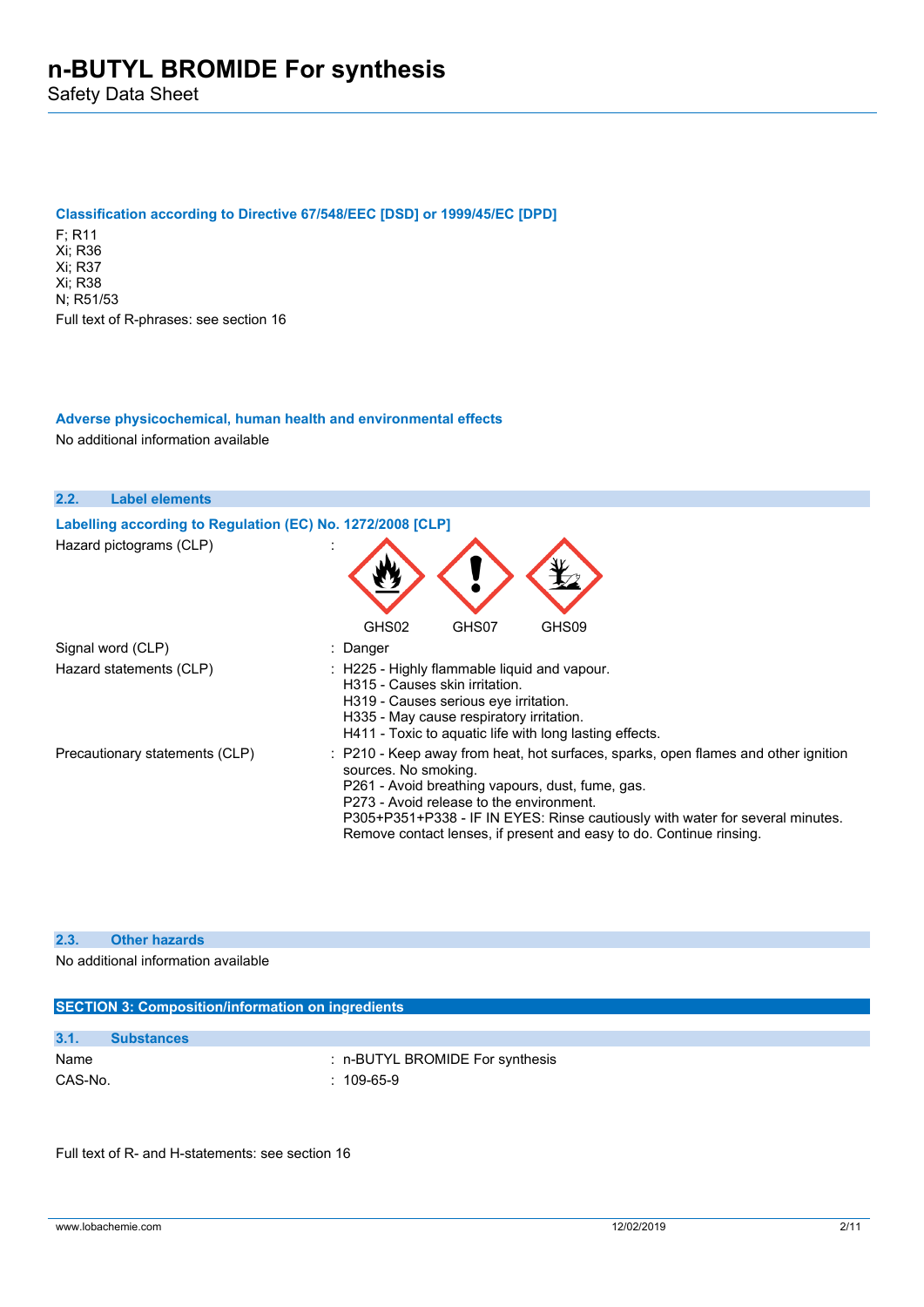Safety Data Sheet

### **3.2. Mixtures**

Not applicable

| <b>SECTION 4: First aid measures</b>                                |                                                                                                                                                         |  |  |
|---------------------------------------------------------------------|---------------------------------------------------------------------------------------------------------------------------------------------------------|--|--|
| 4.1.<br><b>Description of first aid measures</b>                    |                                                                                                                                                         |  |  |
| First-aid measures after inhalation                                 | : Remove person to fresh air and keep comfortable for breathing. Call a POISON<br>CENTER/doctor if you feel unwell.                                     |  |  |
| First-aid measures after skin contact                               | : Wash with plenty of water/ Wash contaminated clothing before reuse. Get<br>medical advice/attention.                                                  |  |  |
| First-aid measures after eye contact                                | : Rinse cautiously with water for several minutes. Remove contact lenses, if present<br>and easy to do. Continue rinsing. Get medical advice/attention. |  |  |
| First-aid measures after ingestion                                  | : Rinse mouth. Do not induce vomiting.                                                                                                                  |  |  |
| 4.2.<br>Most important symptoms and effects, both acute and delayed |                                                                                                                                                         |  |  |
| Symptoms/effects after inhalation                                   | : May cause respiratory irritation.                                                                                                                     |  |  |
| Symptoms/effects after skin contact                                 | : Causes skin irritation.                                                                                                                               |  |  |
| Symptoms/effects after eye contact                                  | : Causes serious eye irritation.                                                                                                                        |  |  |
| 4.3.                                                                | Indication of any immediate medical attention and special treatment needed                                                                              |  |  |
| Treat symptomatically.                                              |                                                                                                                                                         |  |  |
| <b>SECTION 5: Firefighting measures</b>                             |                                                                                                                                                         |  |  |
| 5.1.<br><b>Extinguishing media</b>                                  |                                                                                                                                                         |  |  |
| Suitable extinguishing media                                        | : Carbon dioxide. Dry powder. Foam. Water spray.                                                                                                        |  |  |
| Unsuitable extinguishing media                                      | : Do not use a heavy water stream.                                                                                                                      |  |  |
| 5.2.<br>Special hazards arising from the substance or mixture       |                                                                                                                                                         |  |  |
| Fire hazard                                                         | : Highly flammable liquid and vapour.                                                                                                                   |  |  |
| <b>Explosion hazard</b>                                             | : May form flammable/explosive vapour-air mixture.                                                                                                      |  |  |
| 5.3.<br><b>Advice for firefighters</b>                              |                                                                                                                                                         |  |  |
| Protection during firefighting                                      | : Do not enter fire area without proper protective equipment, including respiratory<br>protection.                                                      |  |  |
| <b>SECTION 6: Accidental release measures</b>                       |                                                                                                                                                         |  |  |
| 6.1.                                                                | Personal precautions, protective equipment and emergency procedures                                                                                     |  |  |
| General measures                                                    | : Remove ignition sources. Use special care to avoid static electric charges. No open                                                                   |  |  |
|                                                                     | flames. No smoking.                                                                                                                                     |  |  |
| For non-emergency personnel<br>6.1.1.                               |                                                                                                                                                         |  |  |
| <b>Emergency procedures</b>                                         | : Evacuate unnecessary personnel.                                                                                                                       |  |  |
| For emergency responders<br>6.1.2.                                  |                                                                                                                                                         |  |  |
| Protective equipment                                                | : Use personal protective equipment as required.                                                                                                        |  |  |
| <b>Emergency procedures</b>                                         | : Ventilate area.                                                                                                                                       |  |  |
| 6.2.<br><b>Environmental precautions</b>                            |                                                                                                                                                         |  |  |
| Toxic to aquatic life with long lasting effects.                    |                                                                                                                                                         |  |  |
| Methods and material for containment and cleaning up<br>6.3.        |                                                                                                                                                         |  |  |
| Methods for cleaning up                                             | : Collect spillage. On land, sweep or shovel into suitable containers.                                                                                  |  |  |
| <b>Reference to other sections</b><br>6.4.                          |                                                                                                                                                         |  |  |
| No additional information available                                 |                                                                                                                                                         |  |  |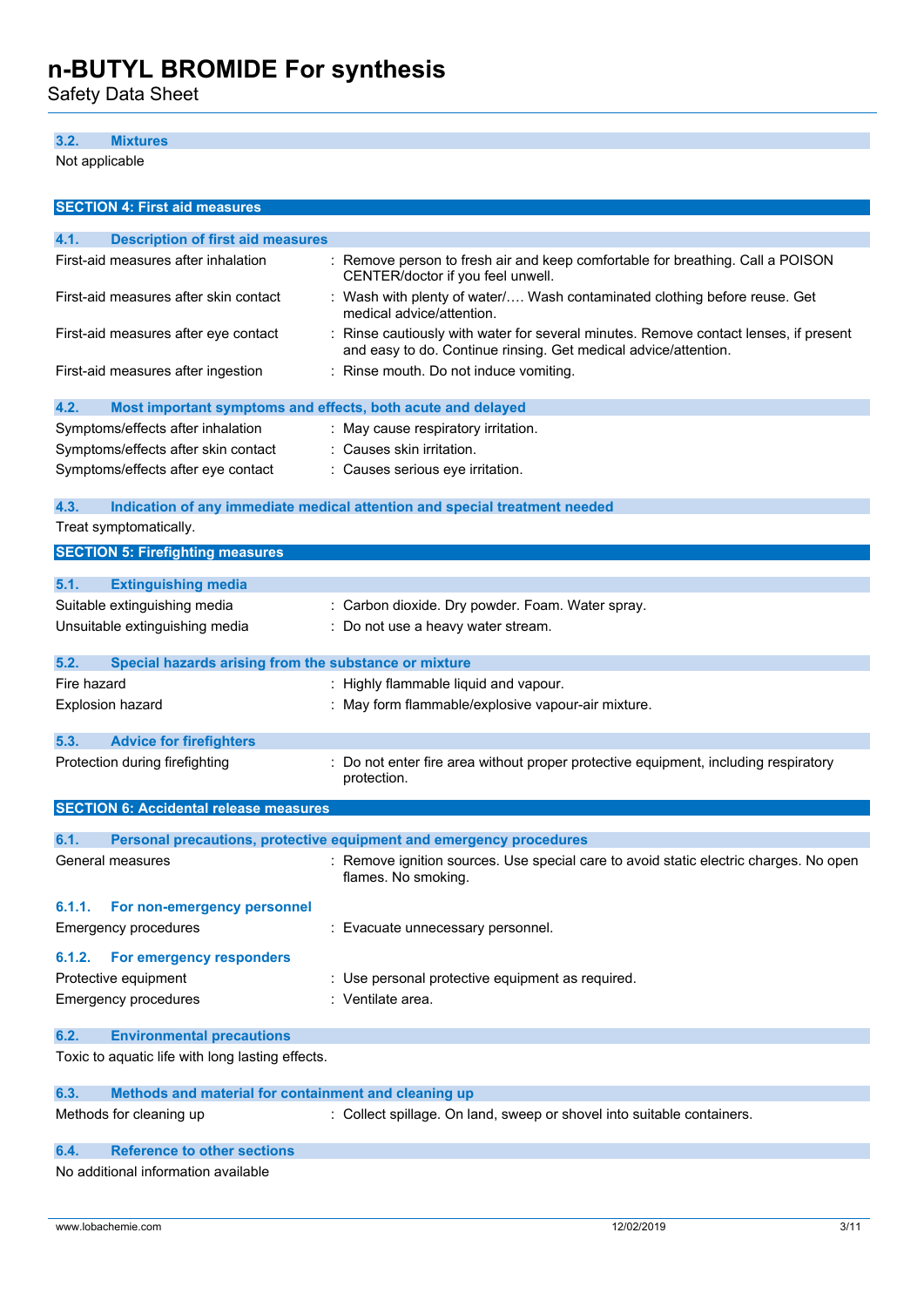Safety Data Sheet

**SECTION 7: Handling and storage**

| 7.1.<br><b>Precautions for safe handling</b>                         |                                                                                                                                                                                                                          |  |
|----------------------------------------------------------------------|--------------------------------------------------------------------------------------------------------------------------------------------------------------------------------------------------------------------------|--|
| Additional hazards when processed                                    | : Handle empty containers with care because residual vapours are flammable.                                                                                                                                              |  |
| Precautions for safe handling                                        | : Keep away from sources of ignition - No smoking. Take precautionary measures<br>against static discharge. Avoid contact with skin and eyes. Use only outdoors or in a<br>well-ventilated area. Do not breathe vapours. |  |
| Hygiene measures                                                     | : Do not eat, drink or smoke when using this product. Wash hands and other exposed<br>areas with mild soap and water before eating, drinking or smoking and when leaving<br>work.                                        |  |
| 7.2.<br>Conditions for safe storage, including any incompatibilities |                                                                                                                                                                                                                          |  |
| Technical measures                                                   | : Proper grounding procedures to avoid static electricity should be followed.<br>Ground/bond container and receiving equipment. Use explosion-proof<br>electrical/ventilating/lighting equipment.                        |  |
| Storage conditions                                                   | : Keep in fireproof place. Keep container tightly closed.                                                                                                                                                                |  |
| Incompatible materials                                               | $\pm$ Heat sources.                                                                                                                                                                                                      |  |
| <b>Specific end use(s)</b><br>7.3.                                   |                                                                                                                                                                                                                          |  |
| No additional information available                                  |                                                                                                                                                                                                                          |  |
| <b>SECTION 8: Exposure controls/personal protection</b>              |                                                                                                                                                                                                                          |  |

### **8.1. Control parameters**

No additional information available

| 8.2.<br><b>Exposure controls</b>                              |                                                                    |
|---------------------------------------------------------------|--------------------------------------------------------------------|
| Hand protection                                               | : Protective gloves                                                |
| Eye protection                                                | : Chemical goggles or safety glasses                               |
| Skin and body protection                                      | : Wear suitable protective clothing                                |
| Respiratory protection                                        | : [In case of inadequate ventilation] wear respiratory protection. |
| <b>SECTION 9: Physical and chemical properties</b>            |                                                                    |
| 9.1.<br>Information on basic physical and chemical properties |                                                                    |
| Physical state                                                | $:$ Liquid                                                         |
| Colour                                                        | : Clear Colorless to light yellow.                                 |
| Odour                                                         | : characteristic odor.                                             |
| Odour threshold                                               | : No data available                                                |
| pH                                                            | : No data available                                                |
| Relative evaporation rate (butylacetate=1)                    | : No data available                                                |
| Melting point                                                 | $: -112 °C$                                                        |
| Freezing point                                                | : No data available                                                |
| Boiling point                                                 | $: 100 - 101$                                                      |
| Flash point                                                   | : 16 °C                                                            |
|                                                               |                                                                    |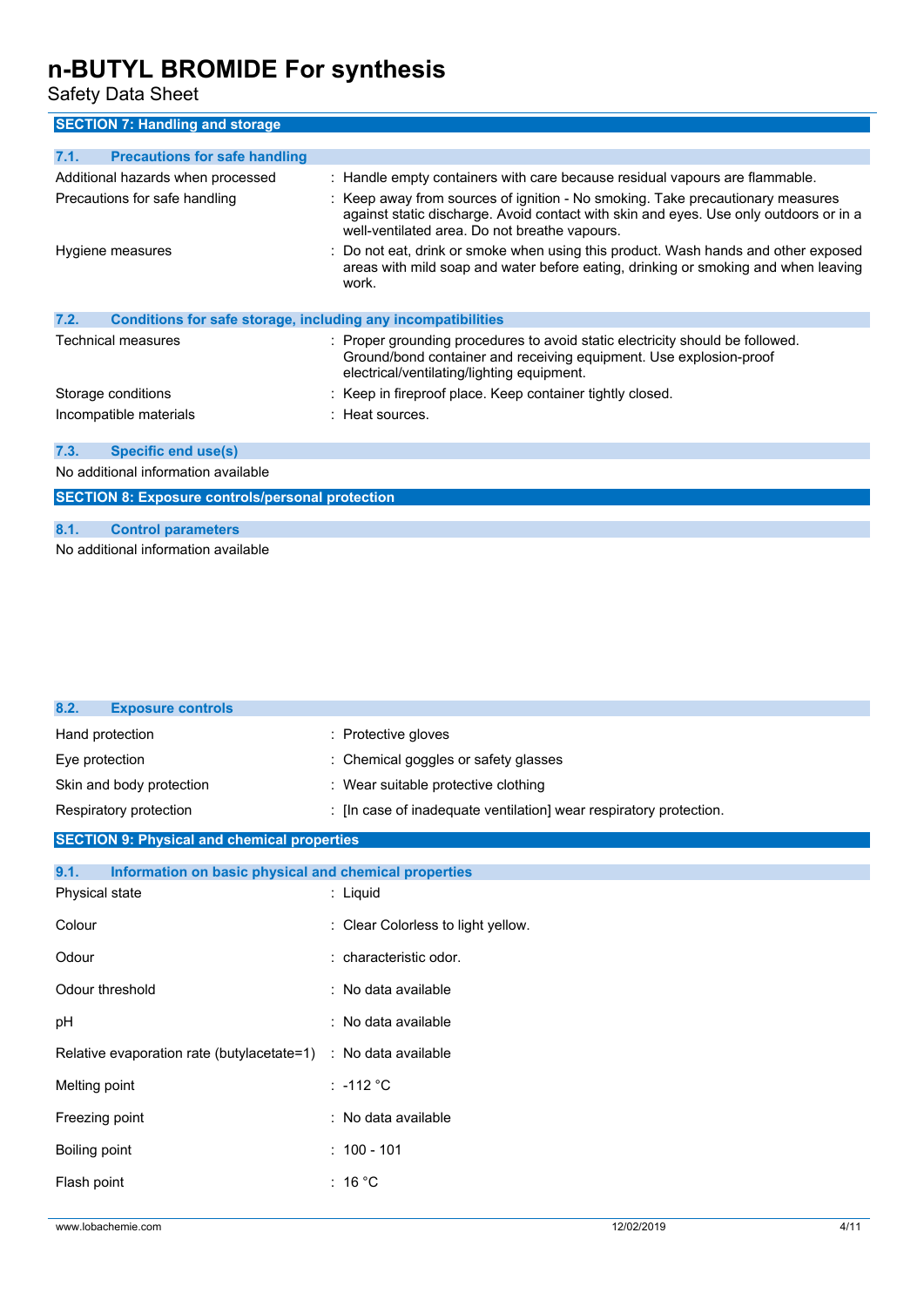Safety Data Sheet

| odicty Data Oncet                                  |                                                                   |  |  |
|----------------------------------------------------|-------------------------------------------------------------------|--|--|
| Auto-ignition temperature                          | :509 °C                                                           |  |  |
| Decomposition temperature                          | : No data available                                               |  |  |
| Flammability (solid, gas)                          | : Flammable liquid & vapor<br>Highly flammable liquid and vapour. |  |  |
| Vapour pressure                                    | : 34 mm Hg at $20^{\circ}$ C                                      |  |  |
| Relative vapour density at 20 °C                   | : $4.72$                                                          |  |  |
| Relative density                                   | : No data available                                               |  |  |
| Density<br>Solubility                              | $1.27$ g/cm <sup>3</sup><br>: Water: Insoluble                    |  |  |
| Log Pow                                            | No data available                                                 |  |  |
| Viscosity, kinematic                               | : No data available                                               |  |  |
| Viscosity, dynamic                                 | : No data available                                               |  |  |
| <b>Explosive properties</b>                        | : No data available                                               |  |  |
| Oxidising properties                               | : No data available                                               |  |  |
| <b>Explosive limits</b>                            | : 0.026 - 0.07 vol %                                              |  |  |
| <b>Other information</b><br>9.2.                   |                                                                   |  |  |
| No additional information available                |                                                                   |  |  |
| <b>SECTION 10: Stability and reactivity</b>        |                                                                   |  |  |
| 10.1.<br><b>Reactivity</b>                         |                                                                   |  |  |
| No additional information available                |                                                                   |  |  |
| 10.2.<br><b>Chemical stability</b>                 |                                                                   |  |  |
| Stable under normal conditions.                    |                                                                   |  |  |
| 10.3.<br><b>Possibility of hazardous reactions</b> |                                                                   |  |  |
| No additional information available                |                                                                   |  |  |
| <b>Conditions to avoid</b><br>10.4.                |                                                                   |  |  |
| Open flame. Sparks. Heat.                          |                                                                   |  |  |
| <b>Incompatible materials</b><br>10.5.             |                                                                   |  |  |
| No additional information available                |                                                                   |  |  |
| <b>Hazardous decomposition products</b><br>10.6.   |                                                                   |  |  |
| May release flammable gases.                       |                                                                   |  |  |
| <b>SECTION 11: Toxicological information</b>       |                                                                   |  |  |
| 11.1.<br>Information on toxicological effects      |                                                                   |  |  |
| Acute toxicity                                     | : Not classified                                                  |  |  |
|                                                    |                                                                   |  |  |
| Skin corrosion/irritation                          | Causes skin irritation.                                           |  |  |
|                                                    |                                                                   |  |  |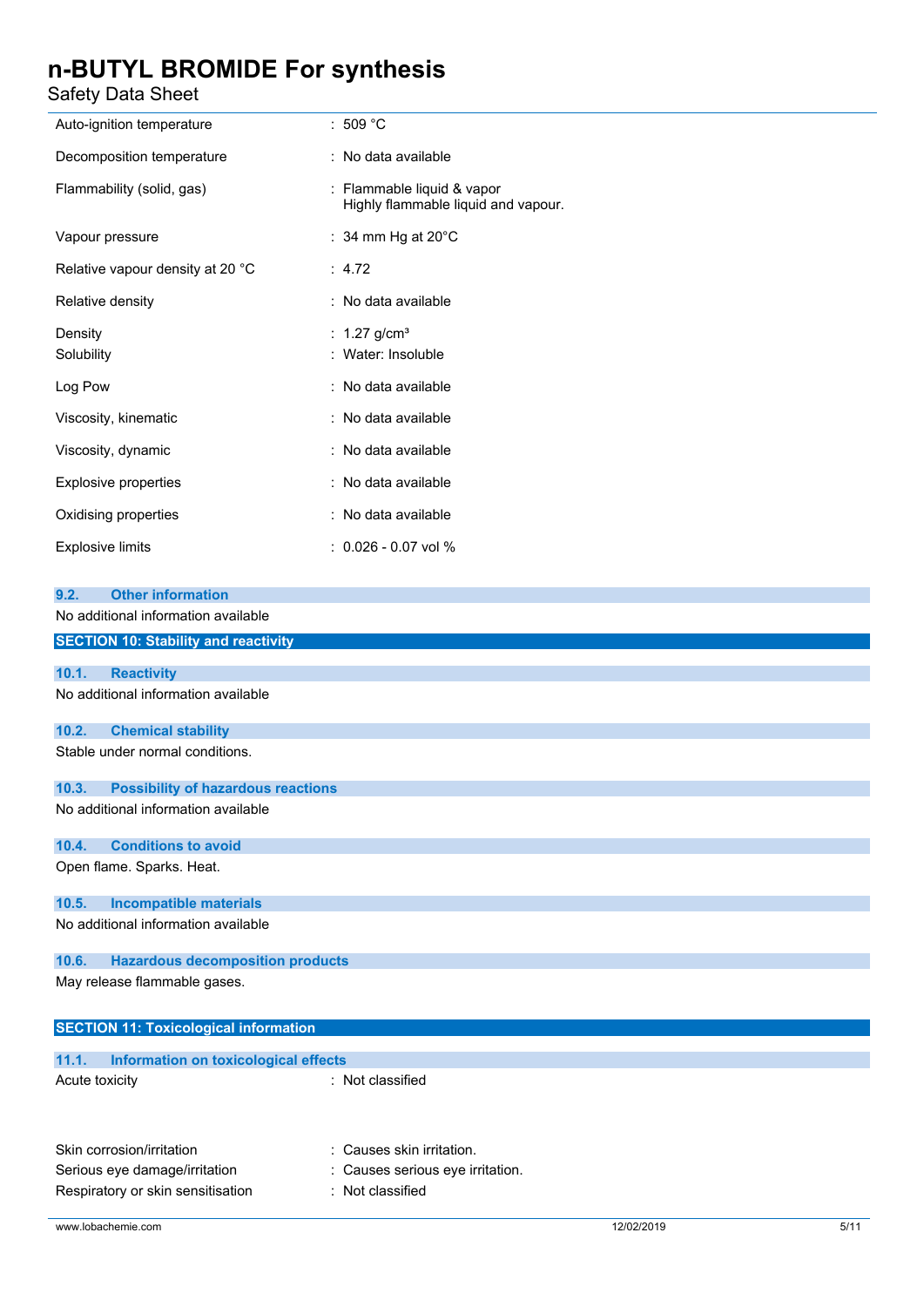Safety Data Sheet

| : Not classified                    |
|-------------------------------------|
| $\therefore$ Not classified         |
|                                     |
| $\therefore$ Not classified         |
| : May cause respiratory irritation. |
|                                     |
| $:$ Not classified                  |
|                                     |
| $\therefore$ Not classified         |
|                                     |
|                                     |

| <b>SECTION 12: Ecological information</b> |                                                           |  |  |
|-------------------------------------------|-----------------------------------------------------------|--|--|
|                                           |                                                           |  |  |
| 12.1.<br><b>Toxicity</b>                  |                                                           |  |  |
| Ecology - water                           | : May cause long lasting harmful effects to aquatic life. |  |  |

| <b>Persistence and degradability</b><br>12.2.      |                                                                                                                                                                  |  |  |
|----------------------------------------------------|------------------------------------------------------------------------------------------------------------------------------------------------------------------|--|--|
| n-BUTYL BROMIDE For synthesis (109-65-9)           |                                                                                                                                                                  |  |  |
| Persistence and degradability                      | May cause long-term adverse effects in the environment.                                                                                                          |  |  |
|                                                    |                                                                                                                                                                  |  |  |
| 12.3.<br><b>Bioaccumulative potential</b>          |                                                                                                                                                                  |  |  |
| No additional information available                |                                                                                                                                                                  |  |  |
|                                                    |                                                                                                                                                                  |  |  |
| 12.4.<br><b>Mobility in soil</b>                   |                                                                                                                                                                  |  |  |
| No additional information available                |                                                                                                                                                                  |  |  |
|                                                    |                                                                                                                                                                  |  |  |
|                                                    |                                                                                                                                                                  |  |  |
| <b>Results of PBT and vPvB assessment</b><br>12.5. |                                                                                                                                                                  |  |  |
| No additional information available                |                                                                                                                                                                  |  |  |
|                                                    |                                                                                                                                                                  |  |  |
|                                                    |                                                                                                                                                                  |  |  |
| <b>Other adverse effects</b><br>12.6.              |                                                                                                                                                                  |  |  |
| No additional information available                |                                                                                                                                                                  |  |  |
| <b>SECTION 13: Disposal considerations</b>         |                                                                                                                                                                  |  |  |
|                                                    |                                                                                                                                                                  |  |  |
| 13.1.<br><b>Waste treatment methods</b>            |                                                                                                                                                                  |  |  |
| Product/Packaging disposal<br>recommendations      | : Dispose of contents/container to hazardous or special waste collection point, in<br>accordance with local, regional, national and/or international regulation. |  |  |
| Additional information                             |                                                                                                                                                                  |  |  |
|                                                    | : Handle empty containers with care because residual vapours are flammable.                                                                                      |  |  |
| <b>SECTION 14: Transport information</b>           |                                                                                                                                                                  |  |  |
| In accordance with ADR / RID / IMDG / IATA / ADN   |                                                                                                                                                                  |  |  |
|                                                    |                                                                                                                                                                  |  |  |
|                                                    |                                                                                                                                                                  |  |  |
| 14.1.<br><b>UN number</b>                          |                                                                                                                                                                  |  |  |
| UN-No. (ADR)                                       | : 1126                                                                                                                                                           |  |  |

www.lobachemie.com 6/11

UN-No. (IMDG) : 1126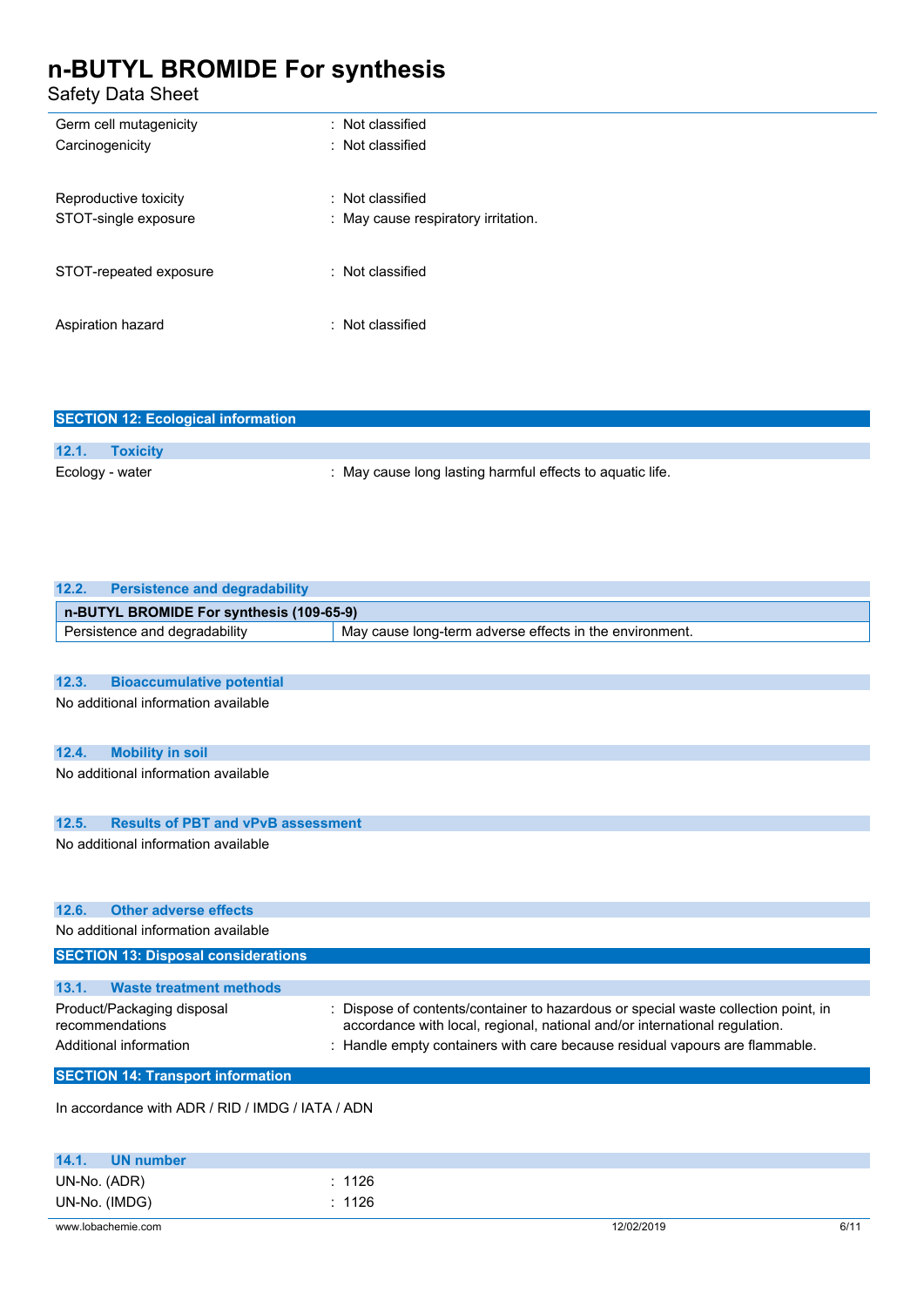Safety Data Sheet

| UN-No. (IATA) | : 1126 |
|---------------|--------|
| UN-No. (ADN)  | : 1126 |
| UN-No. (RID)  | : 1126 |

| : UN 1126 1-BROMOBUTANE, 3, II, MARINE POLLUTANT/ENVIRONMENTALLY |
|------------------------------------------------------------------|

### **14.3. Transport hazard class(es)**

### **ADR**

Transport hazard class(es) (ADR) : 3 Danger labels (ADR) : 3



:



### **IMDG**

| Transport hazard class(es) (IMDG) | : 3 |
|-----------------------------------|-----|
| Danger labels (IMDG)              | : 3 |





| <b>IATA</b>                       |     |
|-----------------------------------|-----|
| Transport hazard class(es) (IATA) | : 3 |
| Hazard labels (IATA)              | : 3 |



#### **ADN**

| Transport hazard class(es) (ADN) | : 3 |  |
|----------------------------------|-----|--|
| Danger labels (ADN)              | : 3 |  |

:

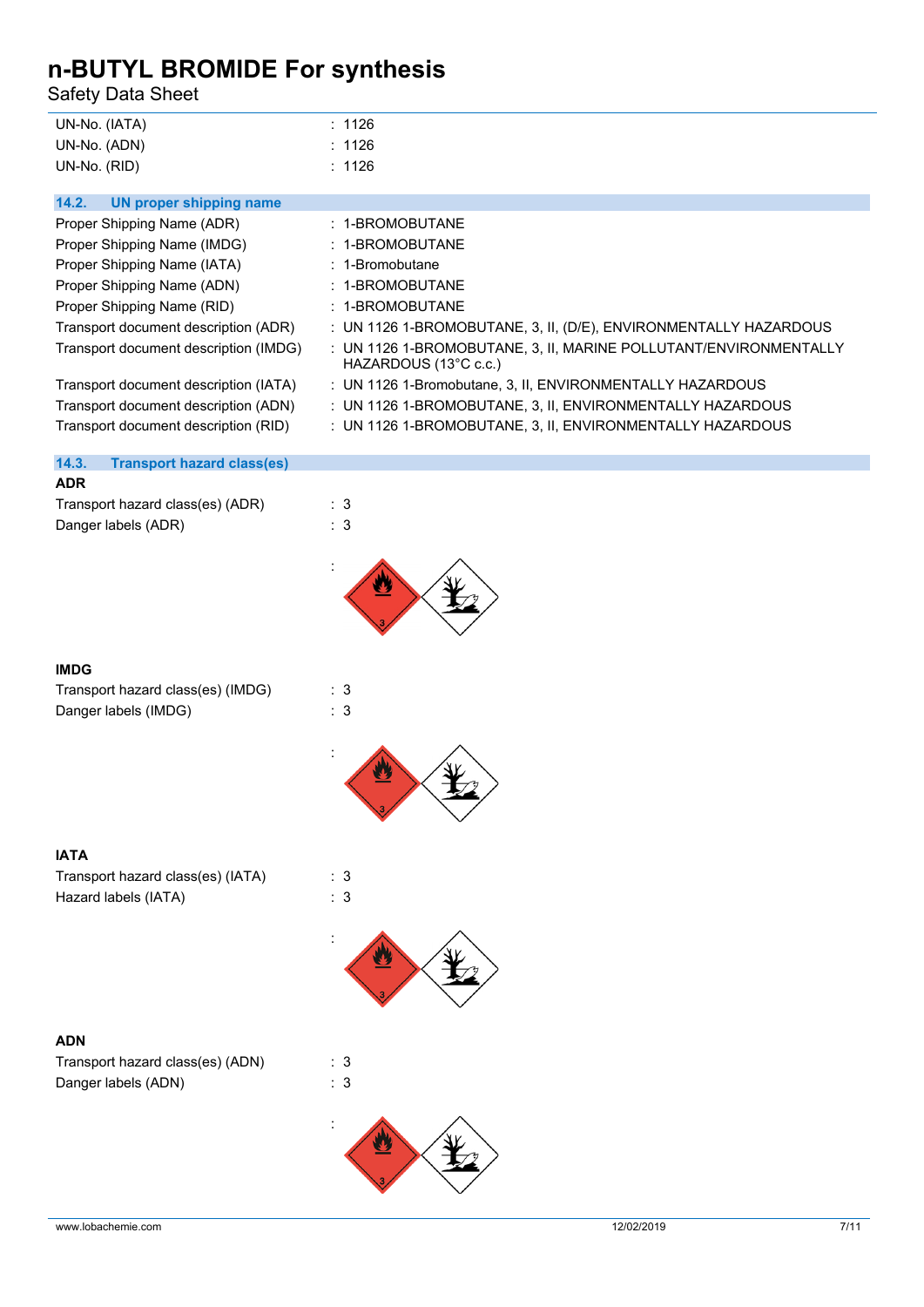Safety Data Sheet

### **RID**

| Transport hazard class(es) (RID) | : 3 |
|----------------------------------|-----|
| Danger labels (RID)              | : 3 |





| <b>Packing group</b><br>14.4.         |                                          |
|---------------------------------------|------------------------------------------|
| Packing group (ADR)                   | ÷Ш                                       |
| Packing group (IMDG)                  | ÷Ш                                       |
| Packing group (IATA)                  | ÷Ш                                       |
| Packing group (ADN)                   | ÷Ш                                       |
| Packing group (RID)                   | ÷Ш                                       |
|                                       |                                          |
| 14.5.<br><b>Environmental hazards</b> |                                          |
| Dangerous for the environment         | : Yes                                    |
| Marine pollutant                      | : Yes                                    |
| Other information                     | : No supplementary information available |

#### $14.6.$ **14.6. Special precautions for user**

| - Overland transport                                           |                     |            |      |
|----------------------------------------------------------------|---------------------|------------|------|
| Classification code (ADR)                                      | : F1                |            |      |
| Limited quantities (ADR)                                       | : 11                |            |      |
| Excepted quantities (ADR)                                      | $\therefore$ E2     |            |      |
| Packing instructions (ADR)                                     | : P001, IBC02, R001 |            |      |
| Mixed packing provisions (ADR)                                 | : MP19              |            |      |
| Portable tank and bulk container<br>instructions (ADR)         | : T4                |            |      |
| Portable tank and bulk container special<br>provisions (ADR)   | $:$ TP1             |            |      |
| Tank code (ADR)                                                | $:$ LGBF            |            |      |
| Vehicle for tank carriage                                      | :FL                 |            |      |
| Transport category (ADR)                                       | $\therefore$ 2      |            |      |
| Special provisions for carriage - Operation : S2, S20<br>(ADR) |                     |            |      |
| Hazard identification number (Kemler No.)                      | : 33                |            |      |
| Orange plates                                                  | 33<br>1126          |            |      |
| Tunnel restriction code (ADR)                                  | : D/E               |            |      |
| EAC code                                                       | : 2YE               |            |      |
| - Transport by sea                                             |                     |            |      |
| Limited quantities (IMDG)                                      | : 1L                |            |      |
| Excepted quantities (IMDG)                                     | $\therefore$ E2     |            |      |
| Packing instructions (IMDG)                                    | : P <sub>001</sub>  |            |      |
| IBC packing instructions (IMDG)                                | : IBC02             |            |      |
| Tank instructions (IMDG)                                       | : T4                |            |      |
| Tank special provisions (IMDG)                                 | $:$ TP1             |            |      |
| EmS-No. (Fire)                                                 | $: F-E$             |            |      |
| www.lobachemie.com                                             |                     | 12/02/2019 | 8/11 |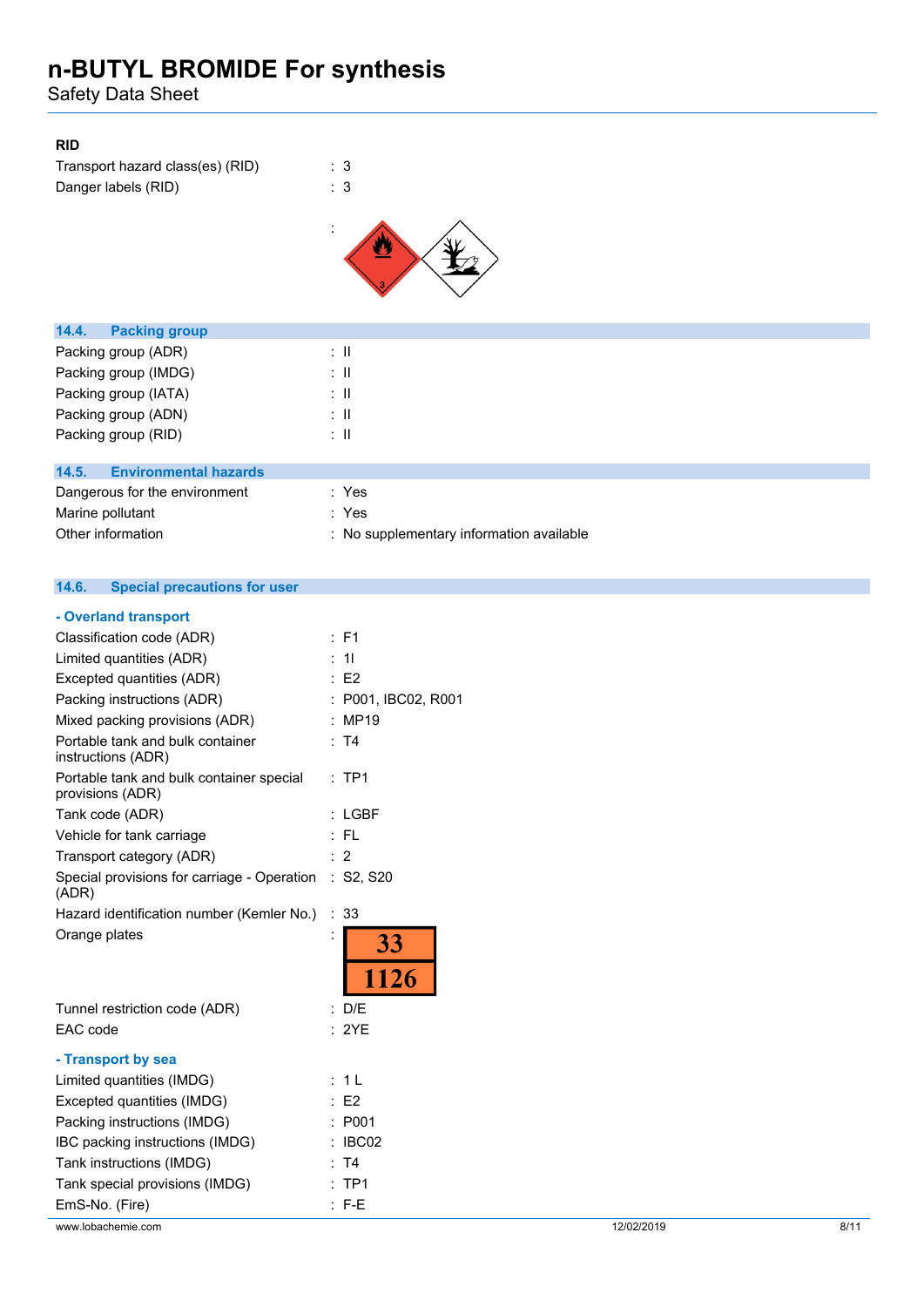Safety Data Sheet

| EmS-No. (Spillage)                                           | $: S-D$                                                                  |
|--------------------------------------------------------------|--------------------------------------------------------------------------|
| Stowage category (IMDG)                                      | $\therefore$ B                                                           |
| Stowage and handling (IMDG)                                  | $:$ SW2                                                                  |
| Flash point (IMDG)                                           | : 13°C c.c.                                                              |
| MFAG-No                                                      | : 130                                                                    |
| - Air transport                                              |                                                                          |
| PCA Excepted quantities (IATA)                               | $\therefore$ E2                                                          |
| PCA Limited quantities (IATA)                                | : Y341                                                                   |
| PCA limited quantity max net quantity<br>(IATA)              | : 1L                                                                     |
| PCA packing instructions (IATA)                              | :353                                                                     |
| PCA max net quantity (IATA)                                  | : 5L                                                                     |
| CAO packing instructions (IATA)                              | : 364                                                                    |
| CAO max net quantity (IATA)                                  | : 60L                                                                    |
| ERG code (IATA)                                              | : 3L                                                                     |
| - Inland waterway transport                                  |                                                                          |
| Classification code (ADN)                                    | $E$ F1                                                                   |
| Limited quantities (ADN)                                     | : 1L                                                                     |
| Excepted quantities (ADN)                                    | $\therefore$ E2                                                          |
| Equipment required (ADN)                                     | $:$ PP, EX, A                                                            |
| Ventilation (ADN)                                            | : VE01                                                                   |
| Number of blue cones/lights (ADN)                            | : 1                                                                      |
| - Rail transport                                             |                                                                          |
| Classification code (RID)                                    | $E$ F1                                                                   |
| Limited quantities (RID)                                     | : 1L                                                                     |
| Excepted quantities (RID)                                    | $\therefore$ E2                                                          |
| Packing instructions (RID)                                   | : P001, IBC02, R001                                                      |
| Mixed packing provisions (RID)                               | : MP19                                                                   |
| Portable tank and bulk container<br>instructions (RID)       | : T4                                                                     |
| Portable tank and bulk container special<br>provisions (RID) | $:$ TP1                                                                  |
| Tank codes for RID tanks (RID)                               | $:$ LGBF                                                                 |
| Transport category (RID)                                     | $\therefore$ 2                                                           |
| Colis express (express parcels) (RID)                        | $\therefore$ CE7                                                         |
| Hazard identification number (RID)                           | : 33                                                                     |
| 14.7.                                                        | Transport in bulk according to Annex II of MARPOL 73/78 and the IBC Code |
|                                                              |                                                                          |

Not applicable

**SECTION 15: Regulatory information**

**15.1. Safety, health and environmental regulations/legislation specific for the substance or mixture**

### **15.1.1. EU-Regulations**

No REACH Annex XVII restrictions

n-BUTYL BROMIDE For synthesis is not on the REACH Candidate List n-BUTYL BROMIDE For synthesis is not on the REACH Annex XIV List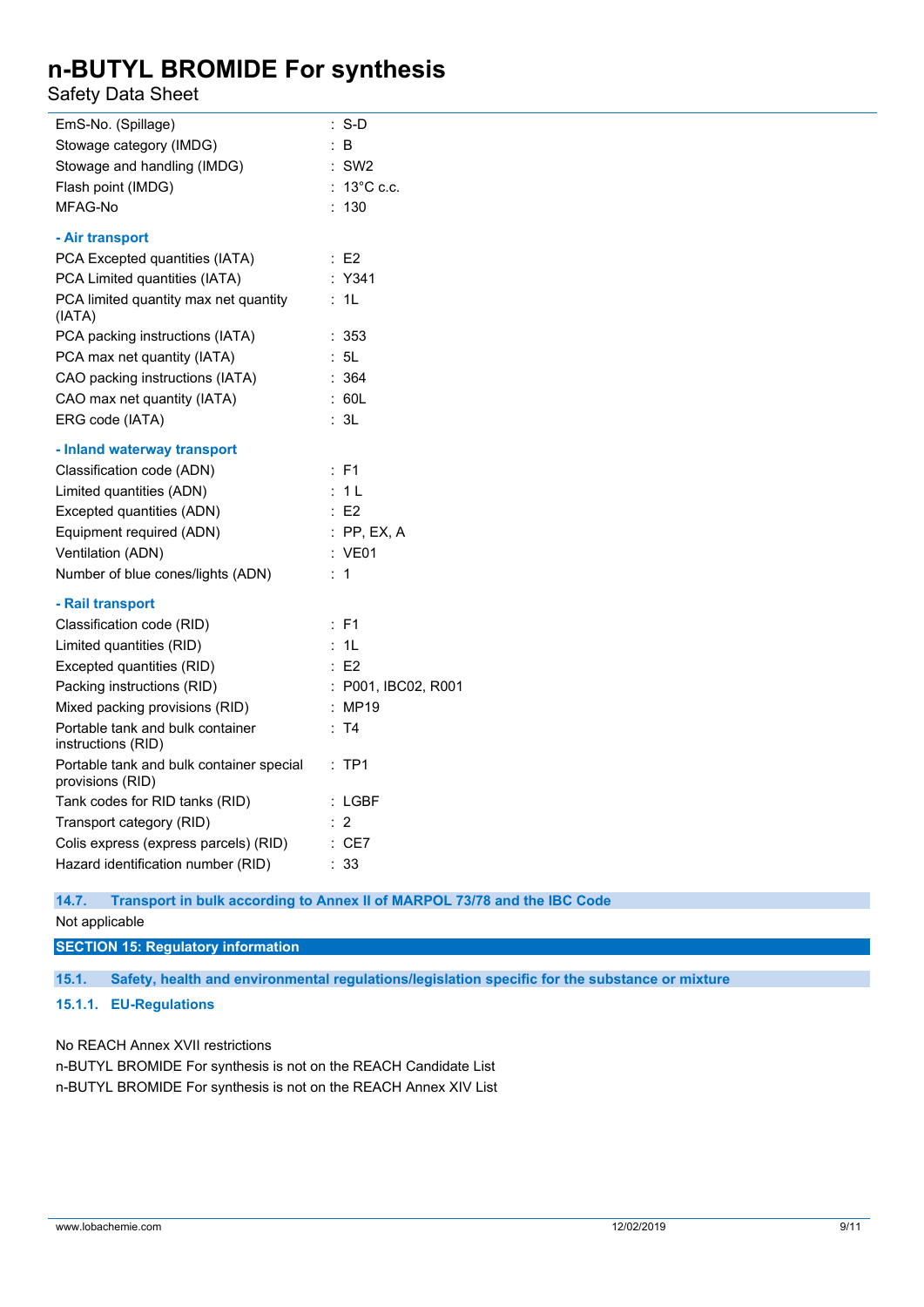Safety Data Sheet

### **15.1.2. National regulations**

| Germany                                                                                 |                                                                                                                             |
|-----------------------------------------------------------------------------------------|-----------------------------------------------------------------------------------------------------------------------------|
| Reference to AwSV                                                                       | : Water hazard class (WGK) 2, Significantly hazardous to water (Classification<br>according to AwSV; ID No. 2343)           |
| 12th Ordinance Implementing the Federal<br>Immission Control Act - 12. BlmSchV          | : Is not subject of the 12. BlmSchV (Hazardous Incident Ordinance)                                                          |
| <b>Netherlands</b>                                                                      |                                                                                                                             |
| SZW-lijst van kankerverwekkende stoffen                                                 | : The substance is not listed                                                                                               |
| SZW-lijst van mutagene stoffen                                                          | $:$ The substance is not listed                                                                                             |
| NIET-limitatieve lijst van voor de<br>voortplanting giftige stoffen - Borstvoeding      | : The substance is not listed                                                                                               |
| NIET-limitatieve lijst van voor de<br>voortplanting giftige stoffen -<br>Vruchtbaarheid | : The substance is not listed                                                                                               |
| NIET-limitatieve lijst van voor de<br>voortplanting giftige stoffen - Ontwikkeling      | : The substance is not listed                                                                                               |
| <b>Denmark</b>                                                                          |                                                                                                                             |
| Class for fire hazard                                                                   | $\therefore$ Class I-1                                                                                                      |
| Store unit                                                                              | $: 1$ liter                                                                                                                 |
| <b>Classification remarks</b>                                                           | : F <flam. 2="" liq.="">; Emergency management guidelines for the storage of flammable<br/>liquids must be followed</flam.> |
| Recommendations Danish Regulation                                                       | : Young people below the age of 18 years are not allowed to use the product                                                 |
|                                                                                         |                                                                                                                             |

**15.2. Chemical safety assessment**

No additional information available

### **SECTION 16: Other information**

#### Full text of R-, H- and EUH-statements:

| all text of it, it and Lorr statements. |                                                                                            |  |
|-----------------------------------------|--------------------------------------------------------------------------------------------|--|
| Aquatic Chronic 2                       | Hazardous to the aquatic environment - Chronic Hazard, Category 2                          |  |
| Eye Irrit. 2                            | Serious eye damage/eye irritation, Category 2                                              |  |
| Flam. Liq. 2                            | Flammable liquids, Category 2                                                              |  |
| Skin Irrit. 2                           | Skin corrosion/irritation, Category 2                                                      |  |
| STOT SE3                                | Specific target organ toxicity - Single exposure, Category 3, Respiratory tract irritation |  |
| H <sub>225</sub>                        | Highly flammable liquid and vapour.                                                        |  |
| H315                                    | Causes skin irritation.                                                                    |  |
| H319                                    | Causes serious eye irritation.                                                             |  |
| H335                                    | May cause respiratory irritation.                                                          |  |
| H411                                    | Toxic to aquatic life with long lasting effects.                                           |  |
| R <sub>11</sub>                         | Highly flammable                                                                           |  |
| R36                                     | Irritating to eyes                                                                         |  |
| R37                                     | Irritating to respiratory system                                                           |  |
| R38                                     | Irritating to skin                                                                         |  |
| R51/53                                  | Toxic to aquatic organisms, may cause long-term adverse effects in the aquatic environment |  |
| F                                       | Highly flammable                                                                           |  |
| www.lobachemie.com                      | 12/02/2019<br>10/11                                                                        |  |